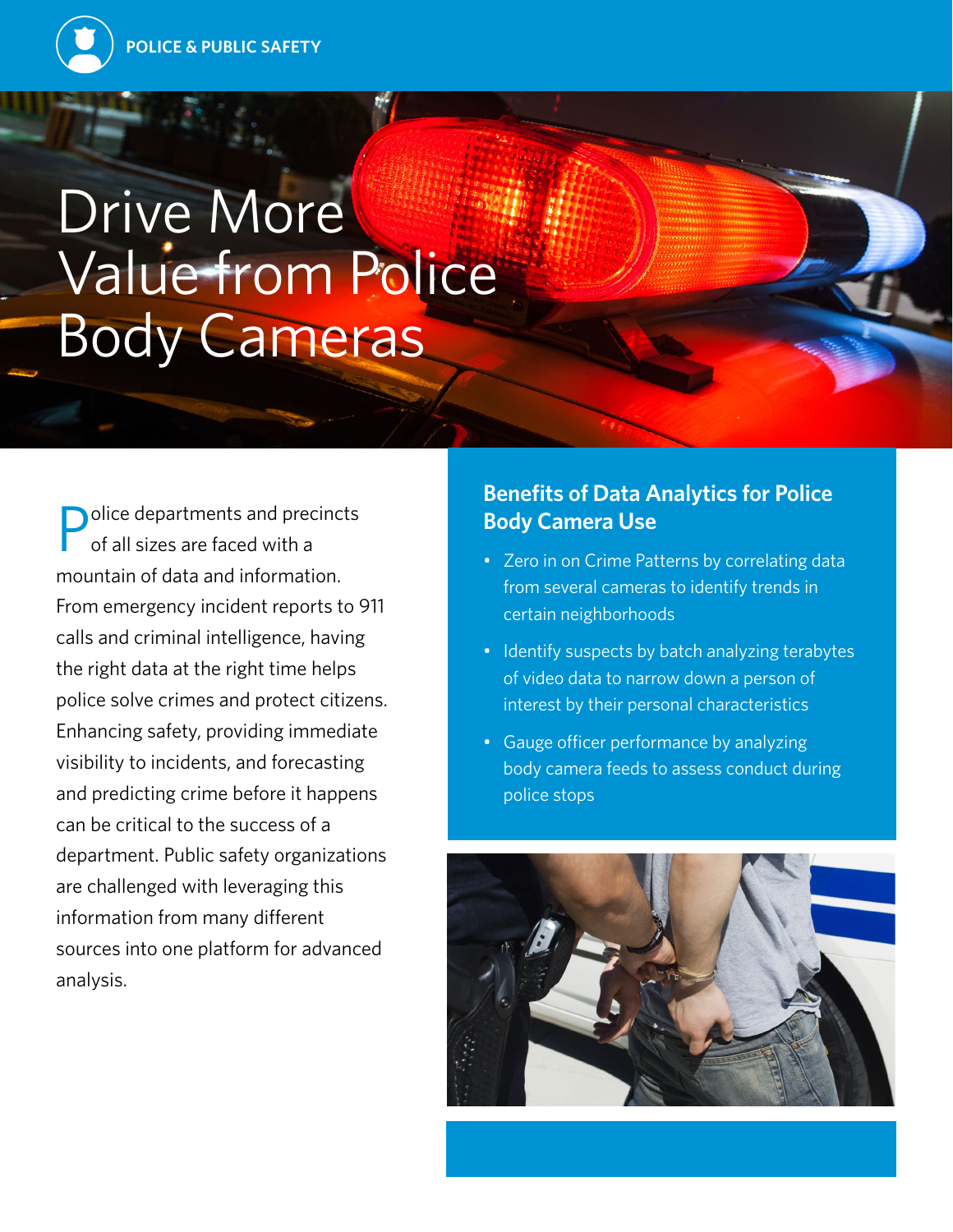

## 3 Ways Qlik Analytics Can Help Interpret Video Data

#### **The Qlik Platform**

The Qlik Platform was designed as a complete end-toend Business Intelligence solution to solve the challenge of conducting analysis with disparate data systems. Qlik's Associative Model allows users to explore data relationships across many sources that would otherwise be hidden in hierarchical or query-based approaches. Qlik drives faster time to insight with intuitive exploration, smart search, and smart visualizations.

Qlik brings out the analyst in everyone, taking selfservice to a new level of power and flexibility, so that police departments are more informed and capable of acting and reacting faster. For a precinct, this could occur in many ways, such as pixel-perfect reports delivered every morning, intuitive applications for data exploration, dashboards to understand neighborhoods of concern, and interactive KPIs to determine best performing officers.

#### **Body Cameras in Law Enforcement**

A great example for data analytics within a police force is in the use of body cameras. Body camera use by police departments has increased dramatically over the last several years. According to a report from the Lafayette Group, published in December 2015, about 19% of large police departments are fully operational with body cameras, and another 77% are either intending to deploy or in a pilot phase to do so.

Big data from audio and video from officer body cameras and dash cameras signify a treasure trove of information which can be used to increase public safety, determine crime patterns and identify potential suspects. But, being able to analyze this data in a concise and time effective manner can be a major issue for departments. Let's look at three ways in which Qlik data analytics can aid police in better utilizing information gathered from body cameras.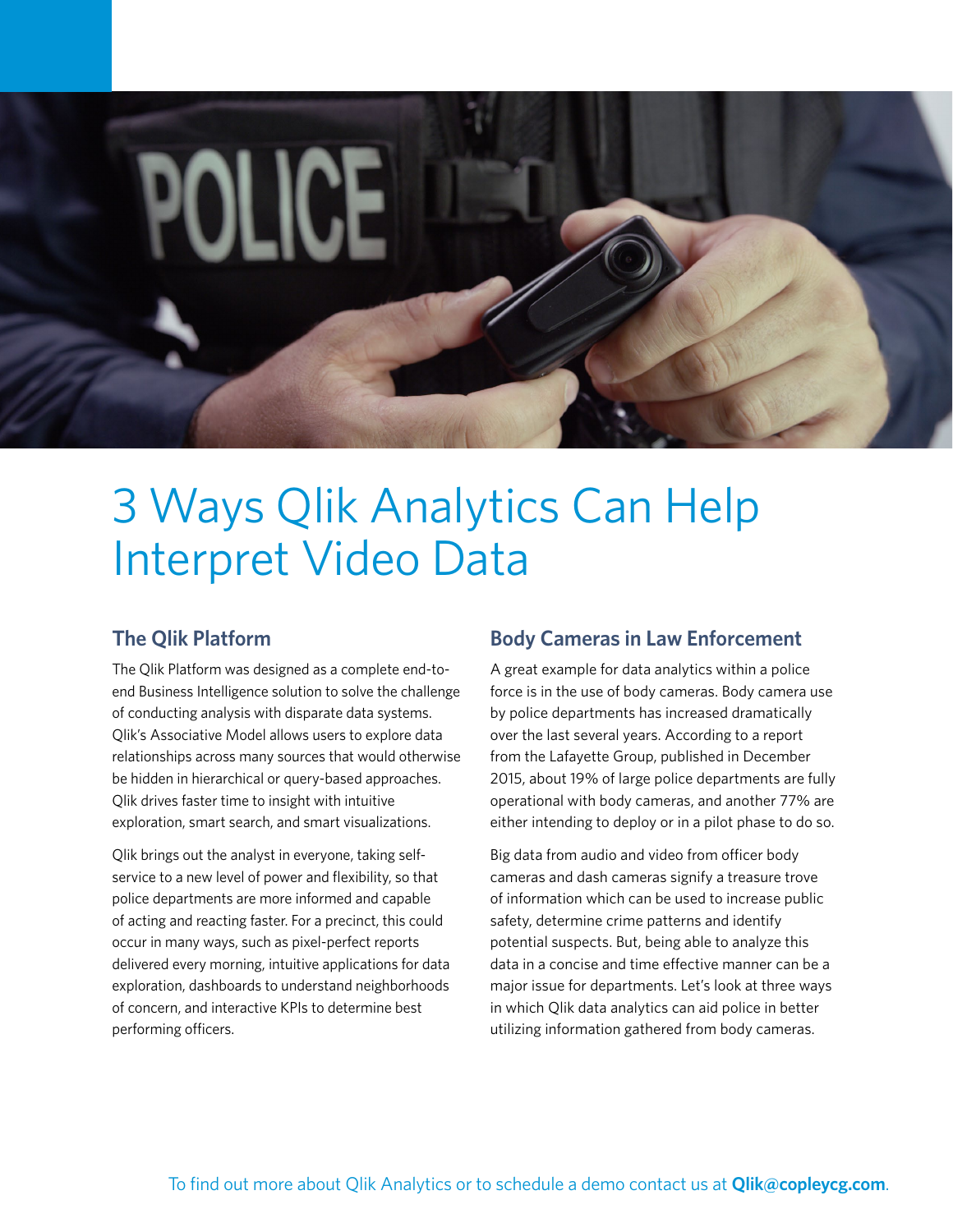

#### **Zero in on Crime Patterns 1 2**

With Qlik, a user can pull together data, including body camera data, from several thousand crime incidents into a simple dashboard. An officer can start from a high level and then interact with Qlik to narrow the analysis from thousands of crime incidents, down to a specific subset, in this case, 10 crimes. They can also see what types of crimes were committed, as well as the location of those crimes. With this data, a department can more effectively deploy their officers to the most pressing areas in need of protection.

#### **2** Identify a Suspect

Utilizing data analytics with video can assist in the search for suspects. Consider a case where a sketch composite has been created of a suspect. The police now know the eye color, skin tone, hair length and other characteristics for the suspect. Typically, it would take countless hours of an officer going through mug shots and video surveillance to identify a match. With Qlik, an officer can now batch analyze terabytes of video data and narrow down a suspect list in a fraction of the time it would take to manually do so. This results in a more efficient use of an officer's time and the potential of taking a dangerous criminal off the streets before another crime is committed.